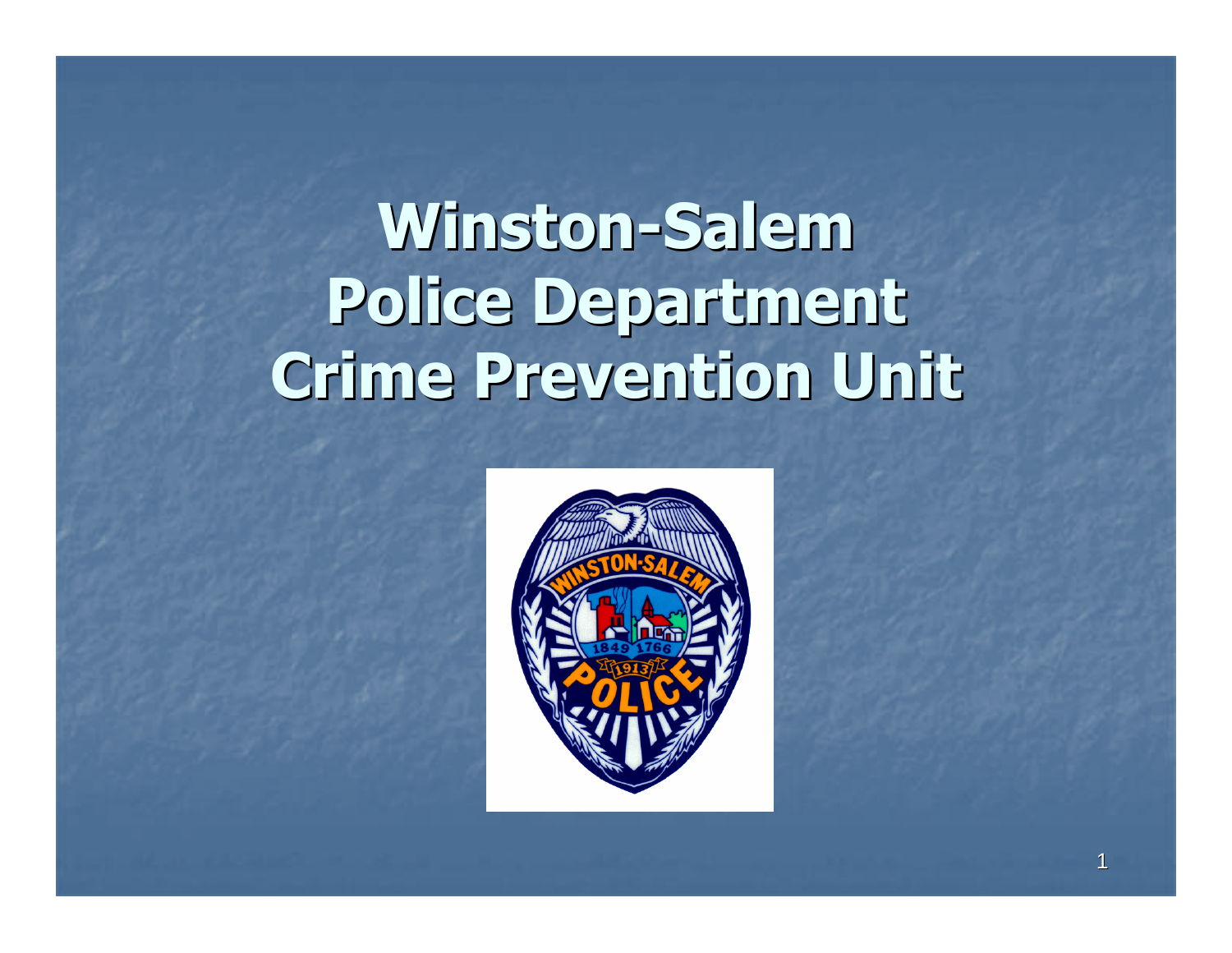# Home Safety Program

Presented by Winston-Salem Police DepartmentCrime Prevention Unit

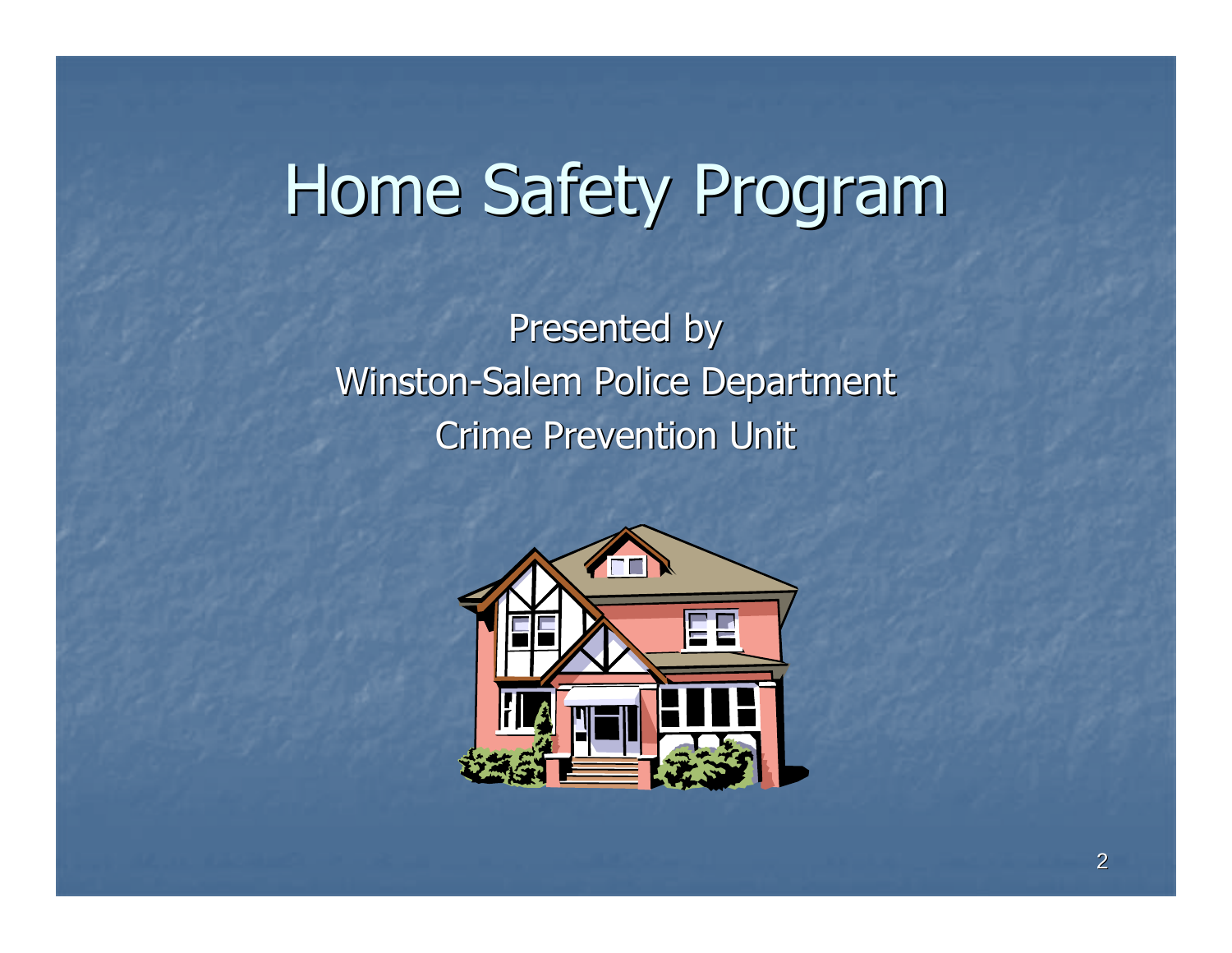#### House Breaking Statistics2007

**n** One Burglary occurred every 2.0 hours 4,363 Burglaries were reported**The most frequent month: December**  $\blacksquare$  **The least frequent month: February**  Most frequent type: forcibleMost frequent time: day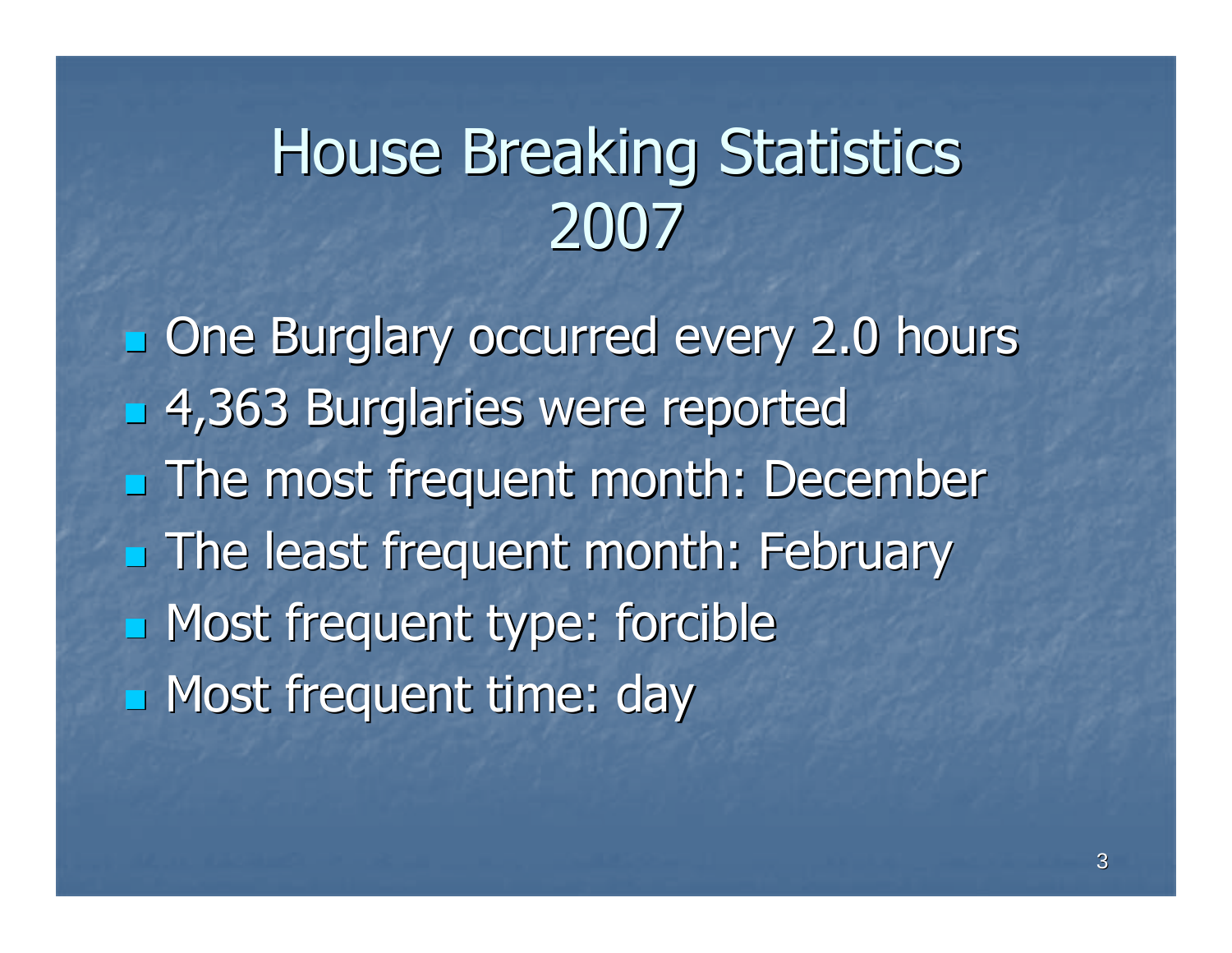## Point of Entryfor Year 2004

 $\mathbf{r}$ ■ Back Door – <sup>181</sup>  $\mathbf{r}$ **Basement Door** – <sup>30</sup>  $\mathbf{r}$ **Basement Window** – 20 $\mathbf{r}$ **Front Door** – $-256$  $\mathbf{r}$ ■ Window – <sup>357</sup>  $\mathbf{r}$  Side Door -- 41



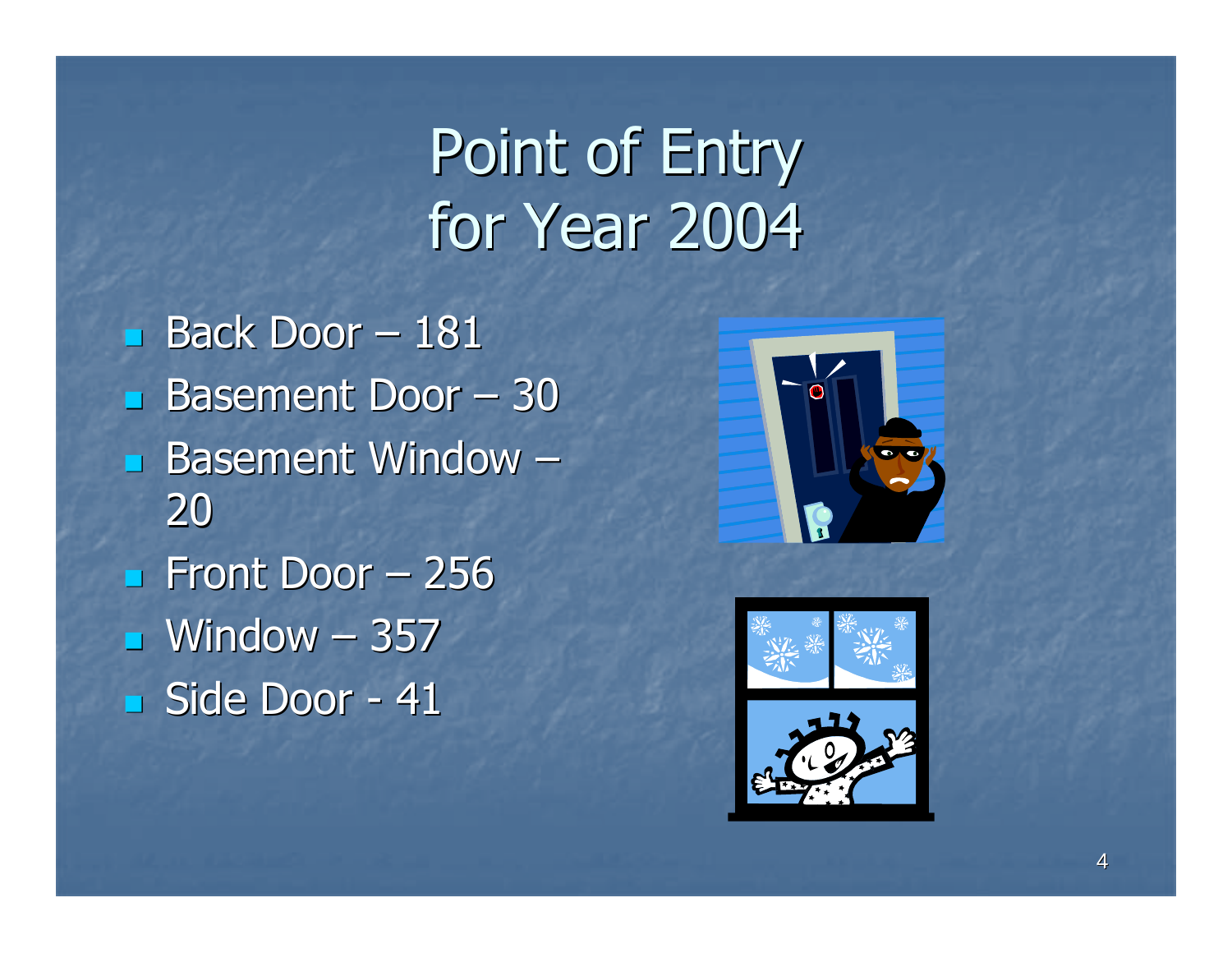**Have a neighbor or a friend collect mail or** newspapers when you are away on vacation**Example 1 Seep bushes and shrubbery trimmed to no** more than 3 feet high**The lowest limb on a tree should be 6 feet** off the ground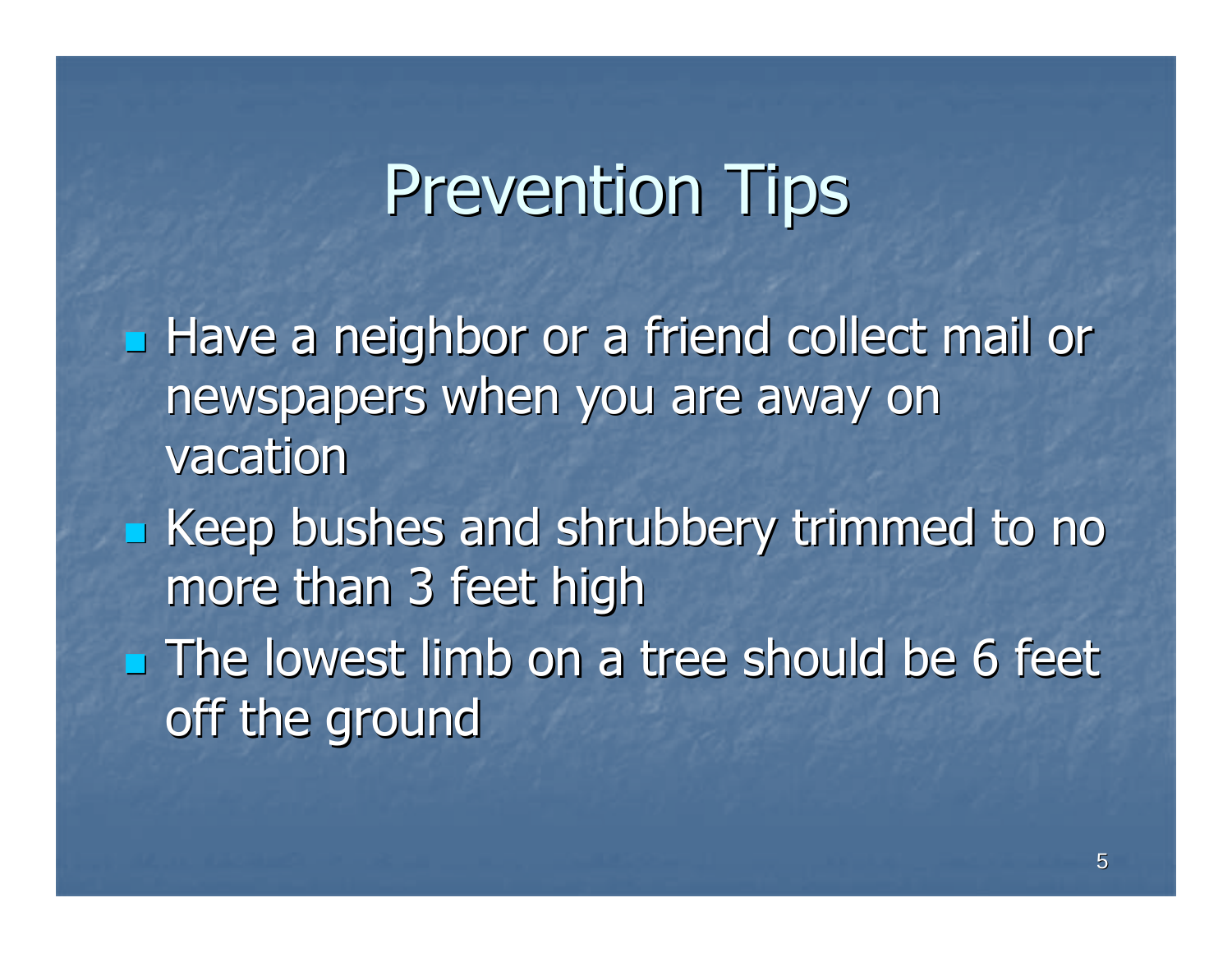**Place House numbers in a clearly visible** location from the street**<u>East Use motion-sensor lights on the exterior of</u>**  the residence**<u>E</u>** Use auxiliary lighting for dark places in your yard**Replace hollow-core exterior doors with** solid-core doors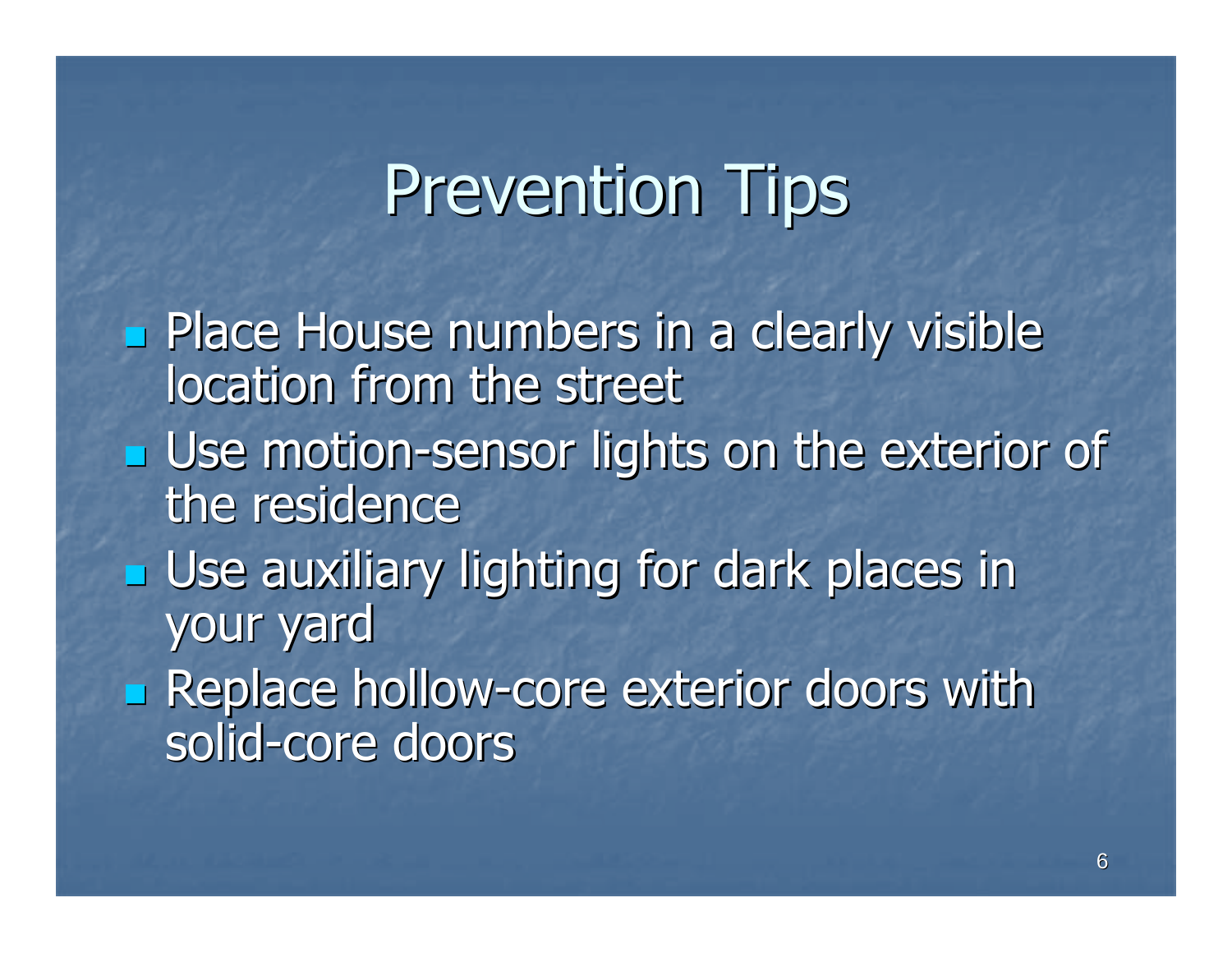**u** Use double-cylinder deadbolt locks on all exterior doors**Execute 2 and windows locked when** you are away from home**Lock your residence when completing yard** work**Supplement your window locks if the** 

current lock is insufficient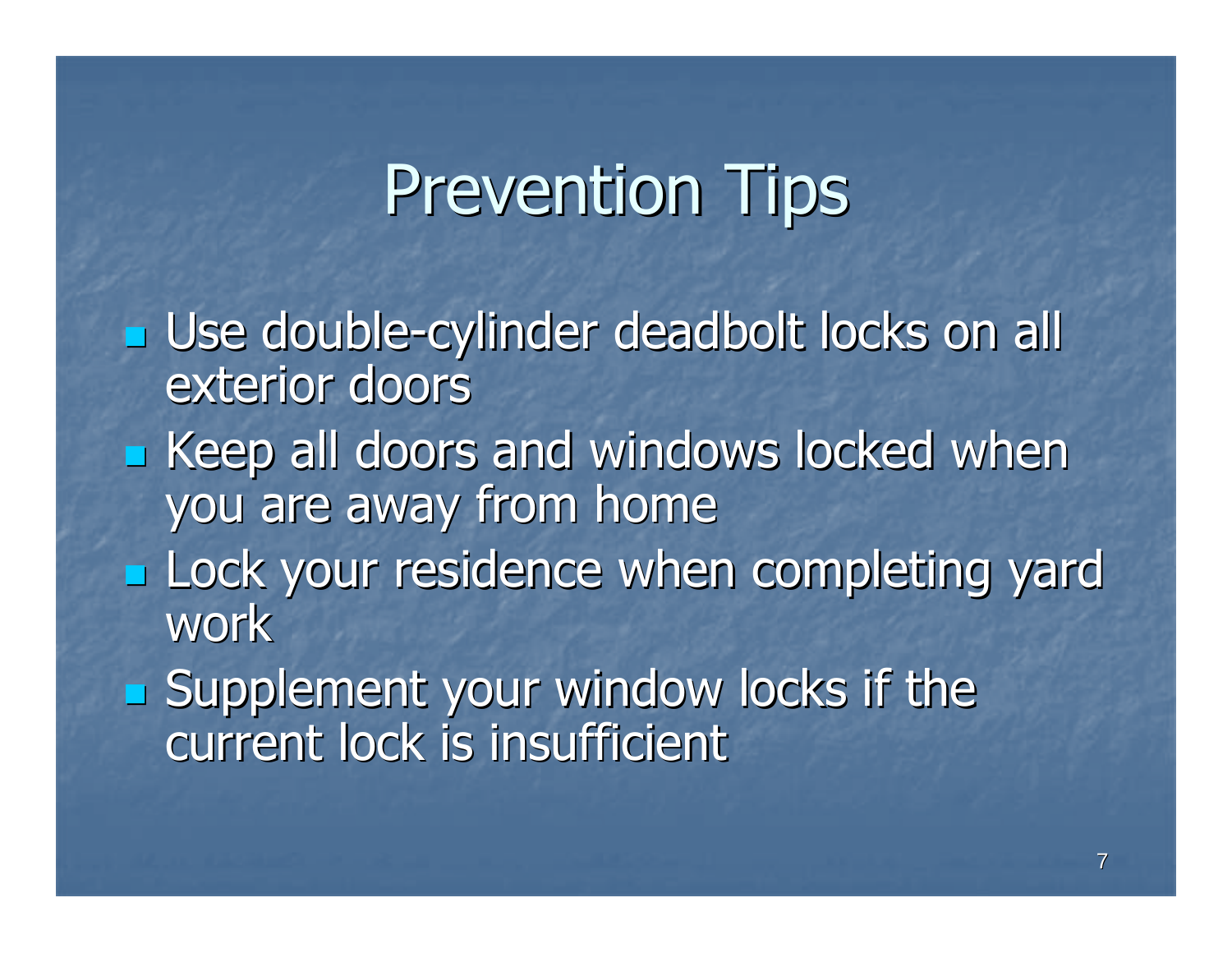$\mathbf{r}$  Do you own an alarm system? $\mathbf{r}$ **<u>Ease</u>** Is it operating properly?  $\blacksquare$  Is it monitored by an outside agency? $\mathbf{r}$ Alarm Ordinance

 $\mathbb{R}^2$ **Example 20 Are you a member of a Neighborhood Watch** group? $\mathbb{R}^2$ Would you like to start one?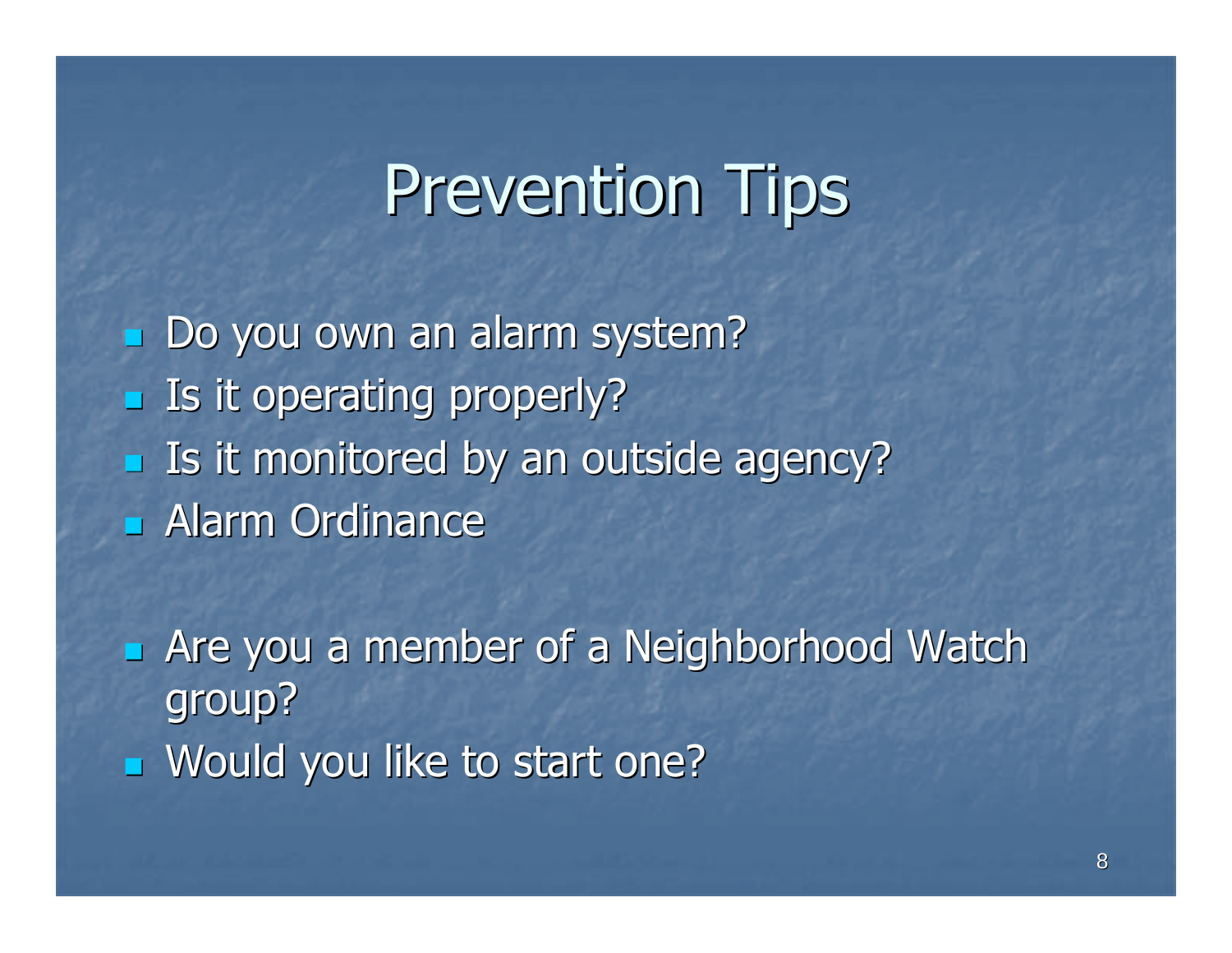Advertise your alarm system with a yard sign and window stickers**Example 12 Advertise your participation in** Neighborhood Watch with a yard sign**Request a Residential Security Survey** from the Crime Prevention Unit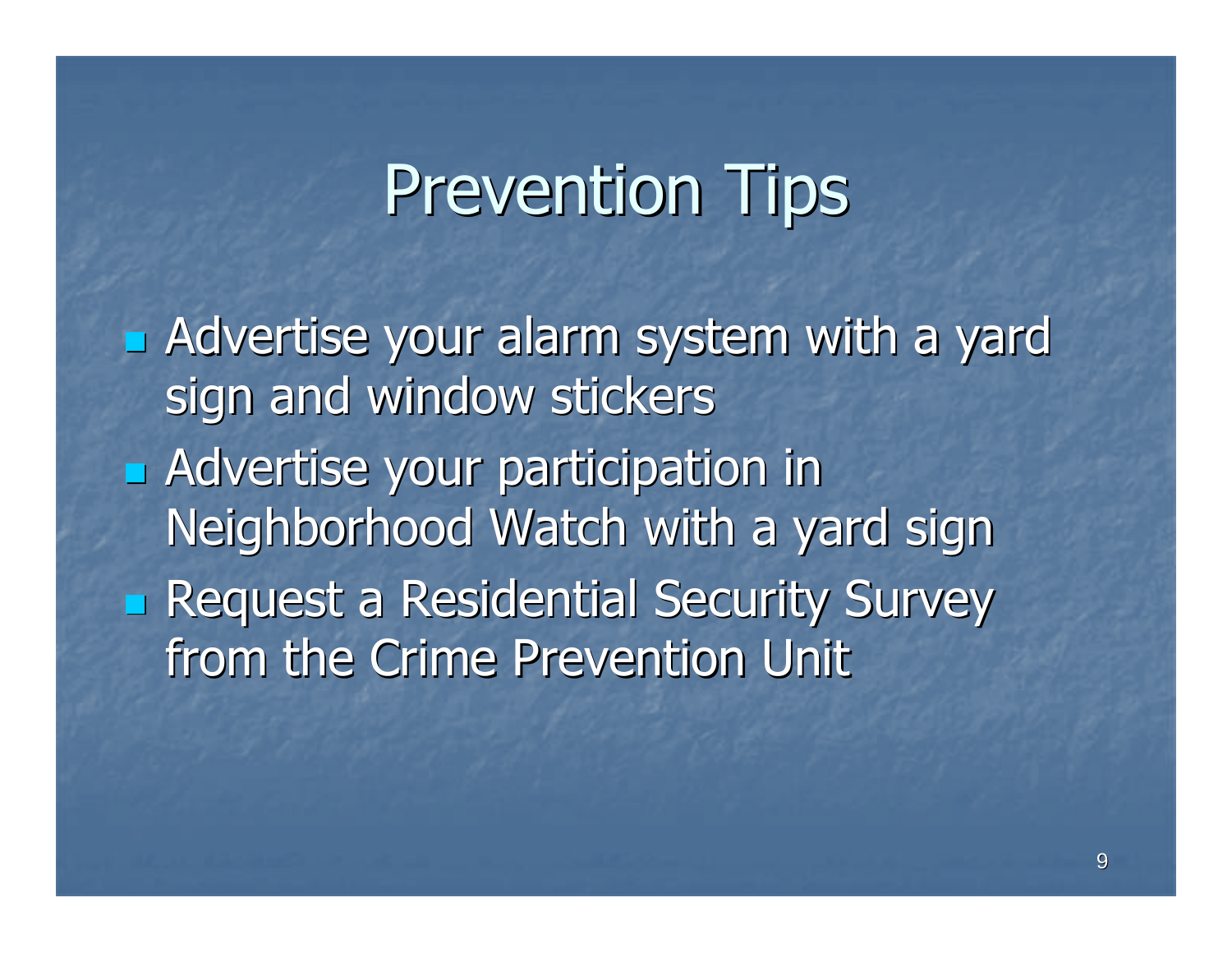Participate in Operation ID by:

 $\Box$ **<u>■ Making a list of your valuables</u>, to include** make, model, and serial numbers

 $\Box$ **Engrave your valuables with your NCDL** number

 $\Box$ Make a video inventory of your property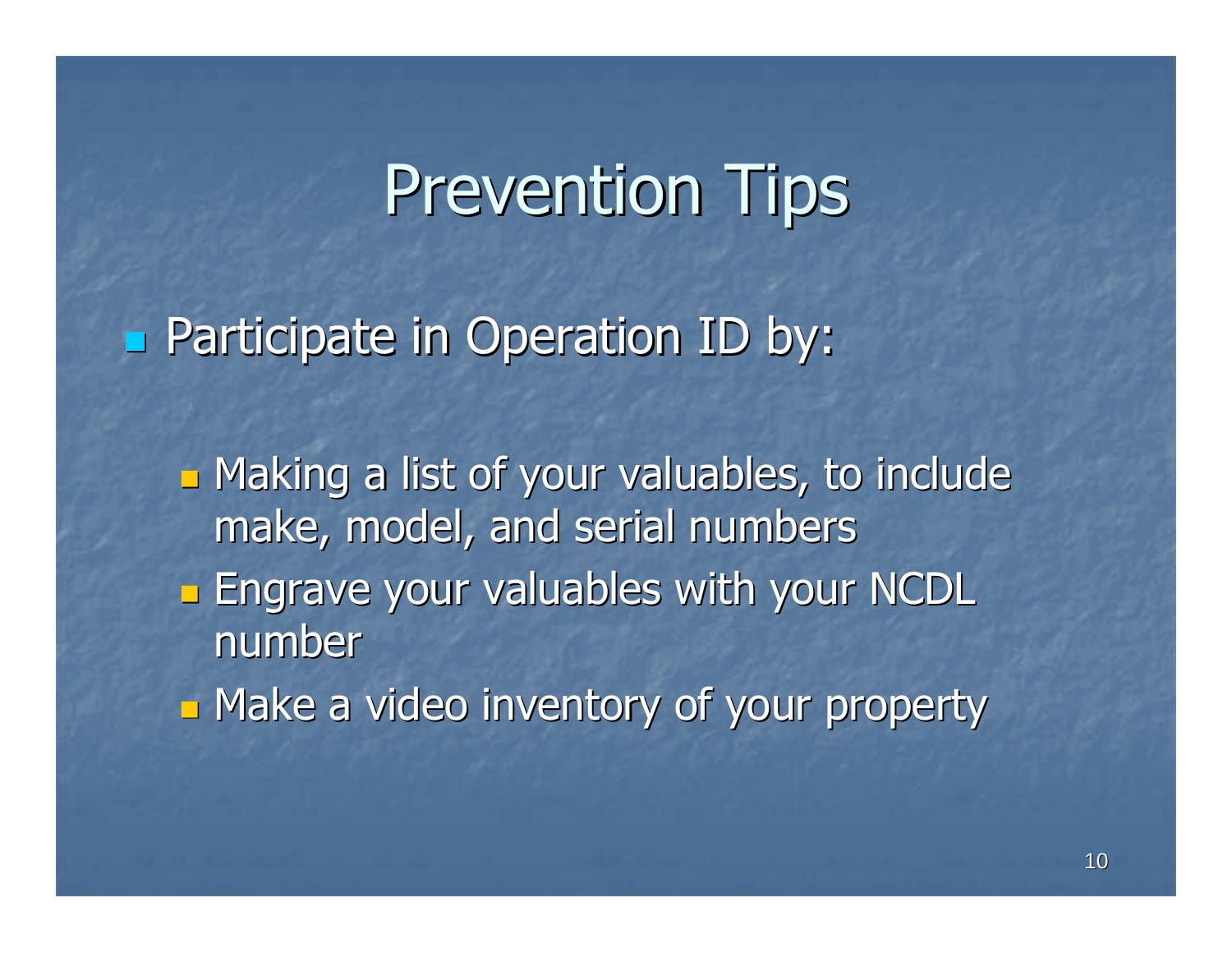## Things to Consider

**Example 2** Consider purchasing Renters Insurance, if you do not own a home**Ex Consider purchasing a safe for valuables** and firearms**<u>Example Consider</u>** establishing a plan of action in the event your home is burglarized**Ex Consider the value of owning a pet**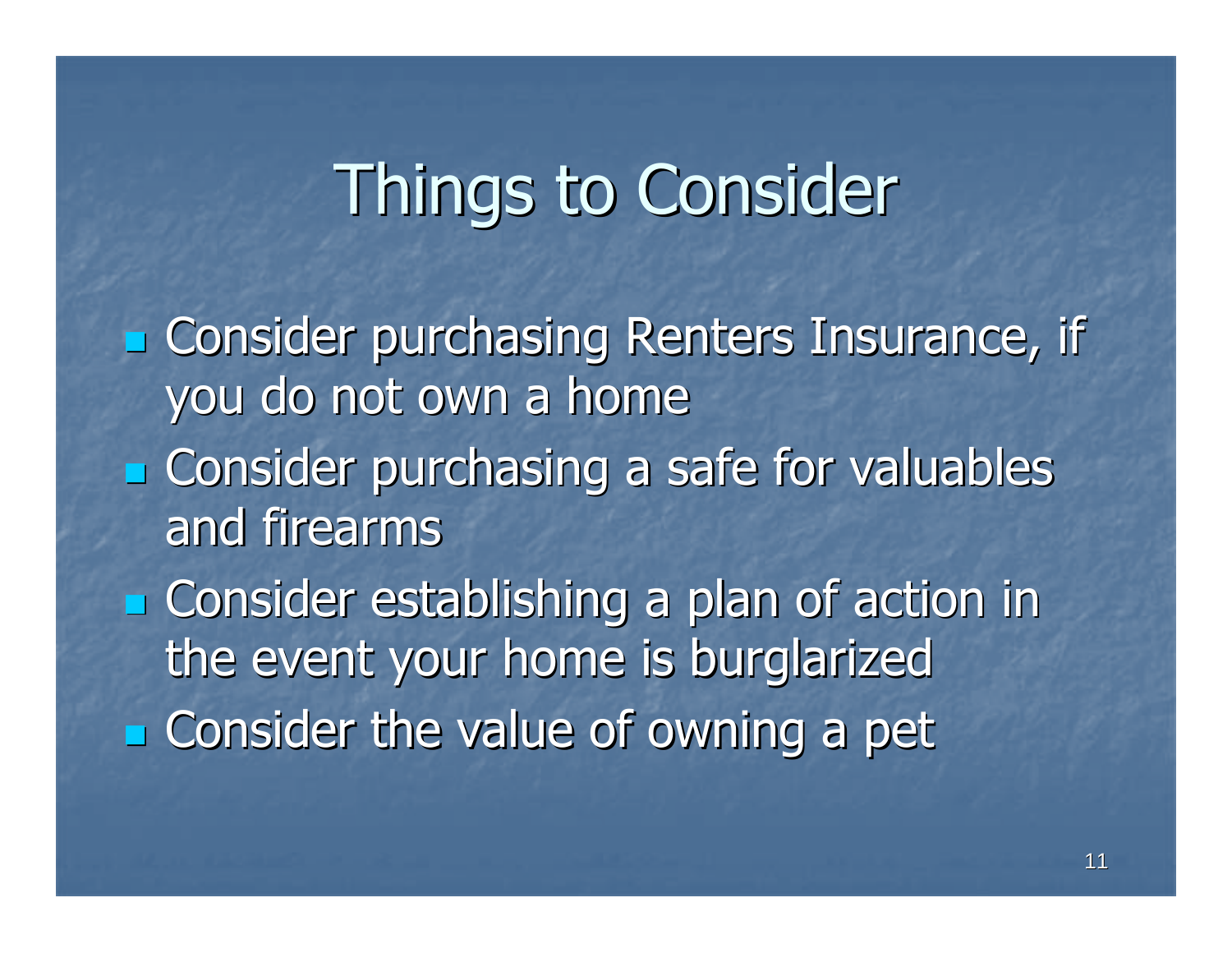## Reporting Suspicious Activity

**Report all suspicious activity: Persons and** Vehicles, by calling 773-7700**A suspicious person can be anyone that** makes you feel uncomfortable**Example Exercise** Criminals usually "case" a neighborhood before committing a crime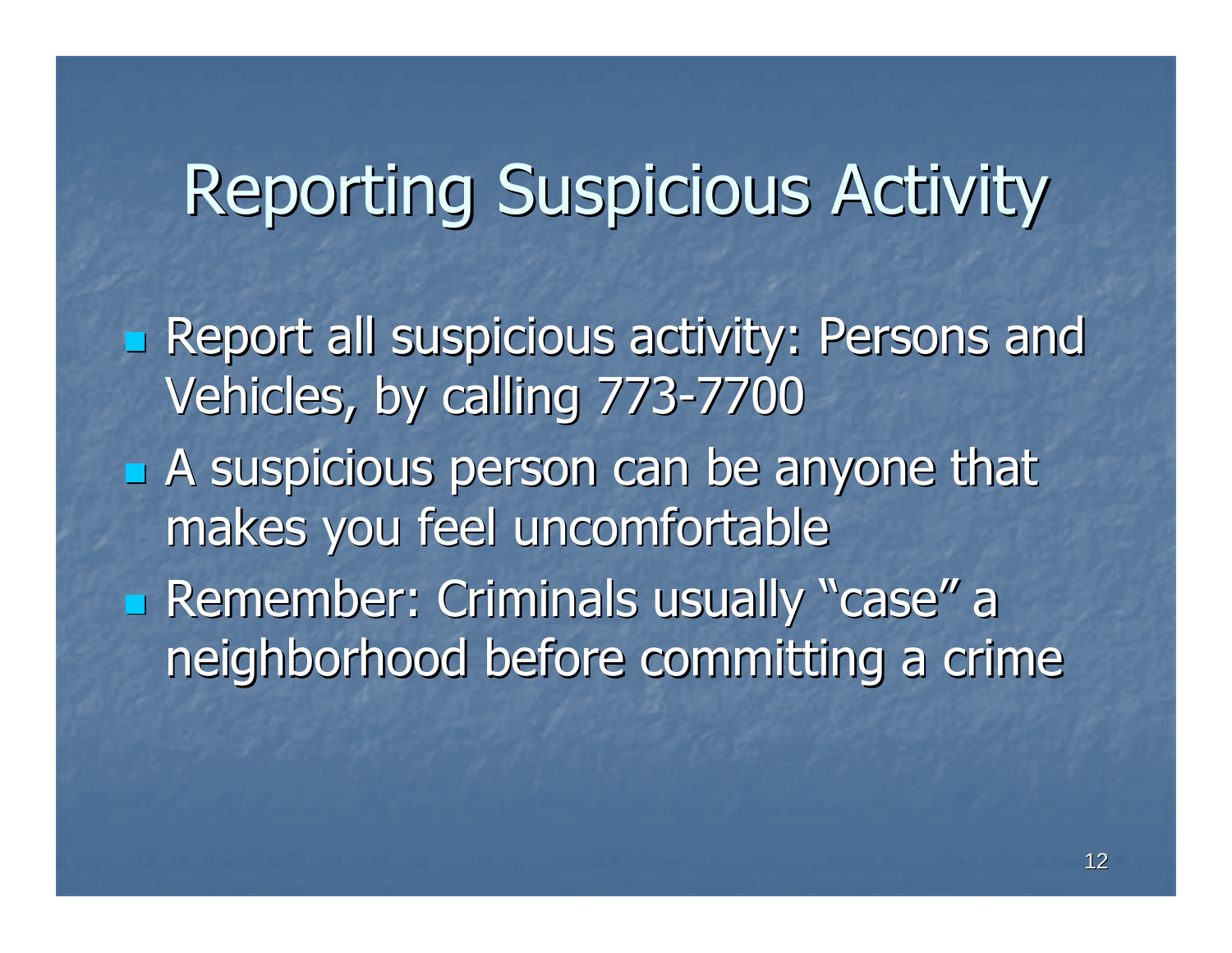## Information Needed

 $\mathbb{R}^2$ **Nhen reporting** suspicious persons include the following information:<mark>∍ Height</mark> <mark>∍ Weight</mark> **R** Clothing Description <mark>■ Race</mark> ■ Sex **<u>n</u>** Direction of travel

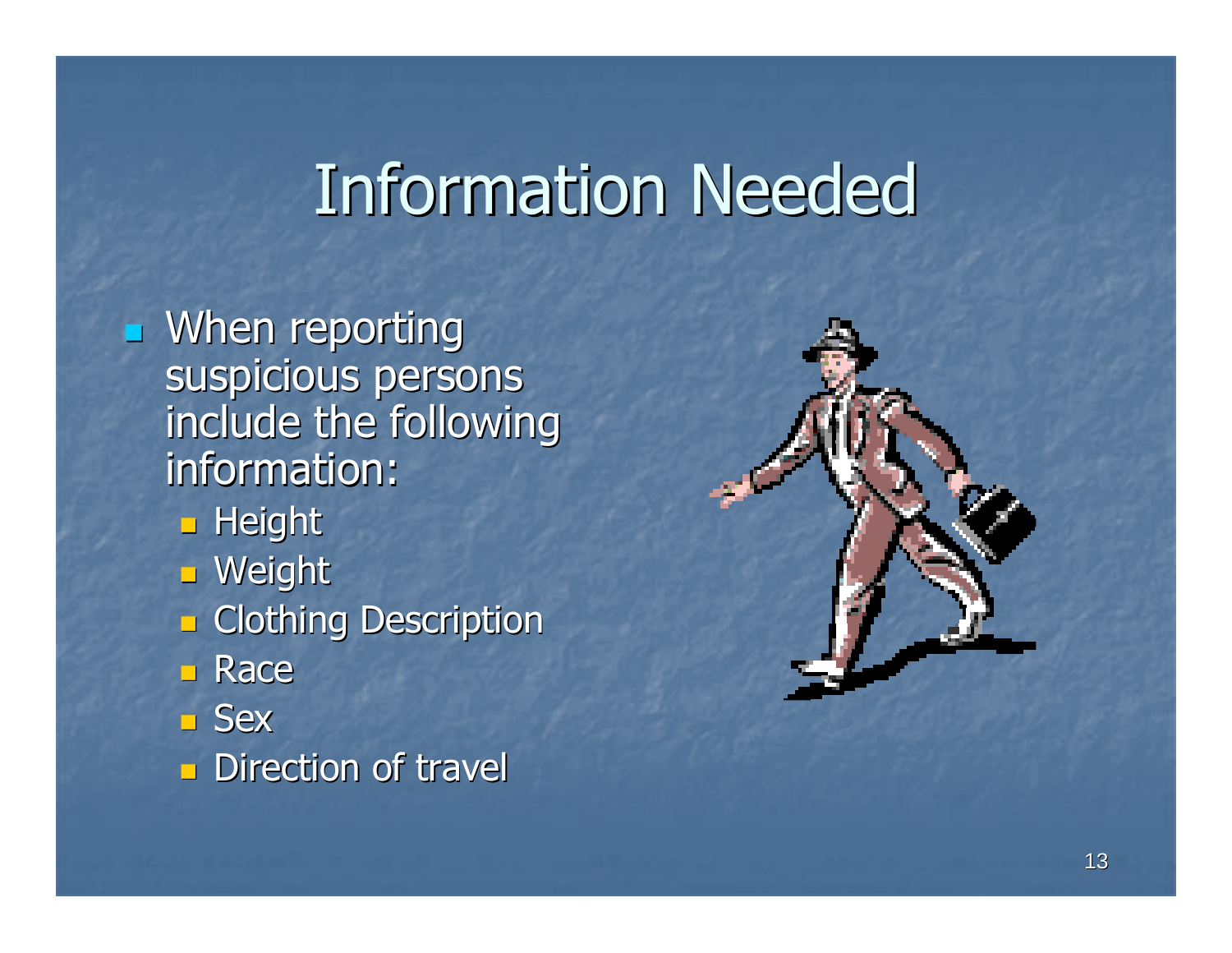#### Information Needed

**u** When reporting suspicious vehicles include the following information: $\mathbb{Z}$  Type: Chevrolet, Honda, Toyota, etc.  $\mathbb{R}^2$ <mark>∟ Col</mark>or  $\Box$  $\blacksquare$  License number, if possible  $\Box$  Noticeable damage, or loud noises  $\Box$ **<u>Examples of</u>** Direction of travel or location is stationary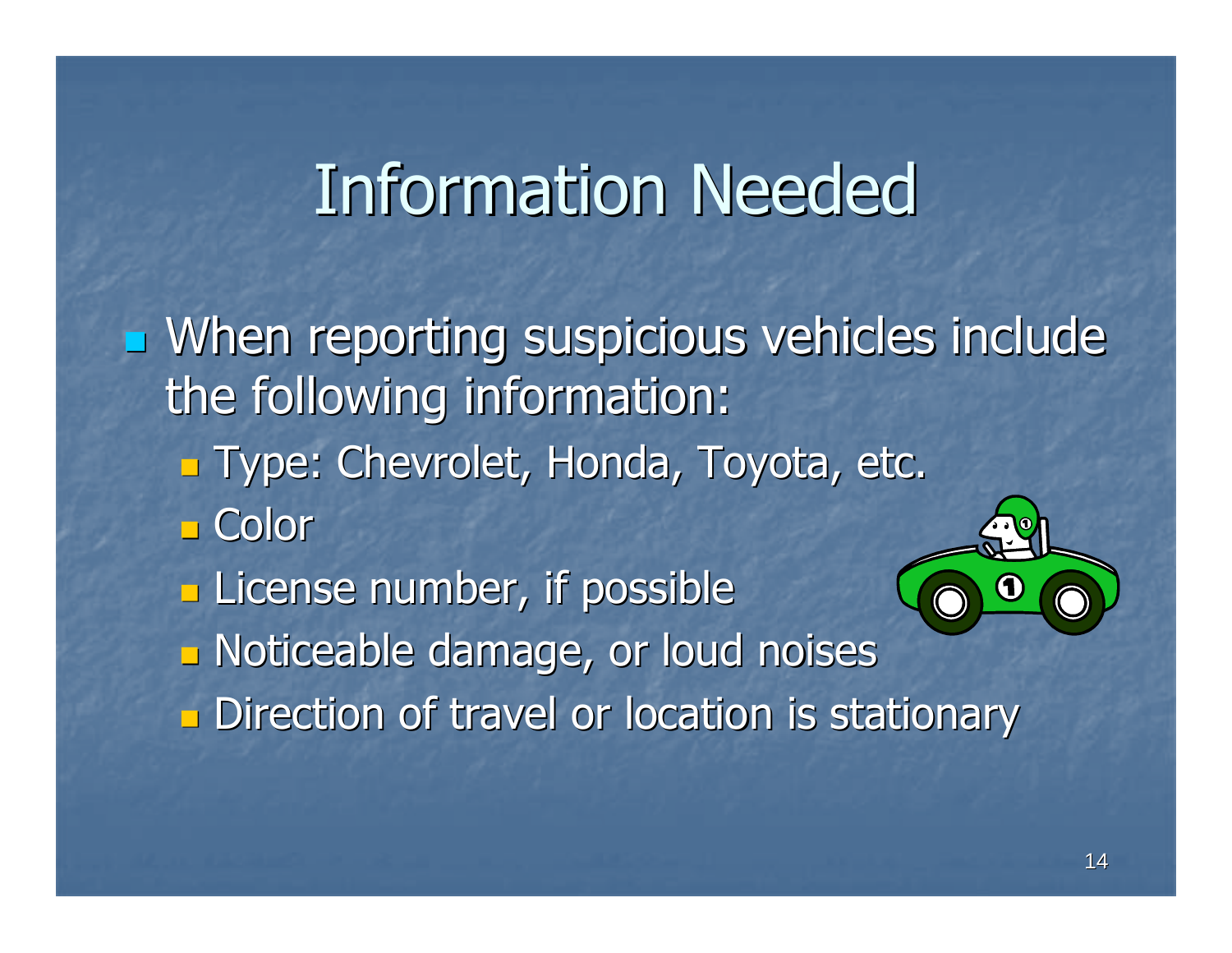# Reporting a House Breaking

In the event you arrive home and find your home has been forcibly entered: $\Box$ <mark>\_ DO NOT ENTER</mark>

- **n** Go to a neighb **<u>E</u>** Go to a neighbor's home and report the crime, by dialing 911
- <u>a Stav there until the r</u>  $\blacksquare$  Stay there until the police arrive
- $\mathbb{Z}$ **Exercise 25 Ferror Provide as Fequested**
- $\Box$ **<u>E</u>** Call a close friend or family member if you feel uncomfortable remaining in the home